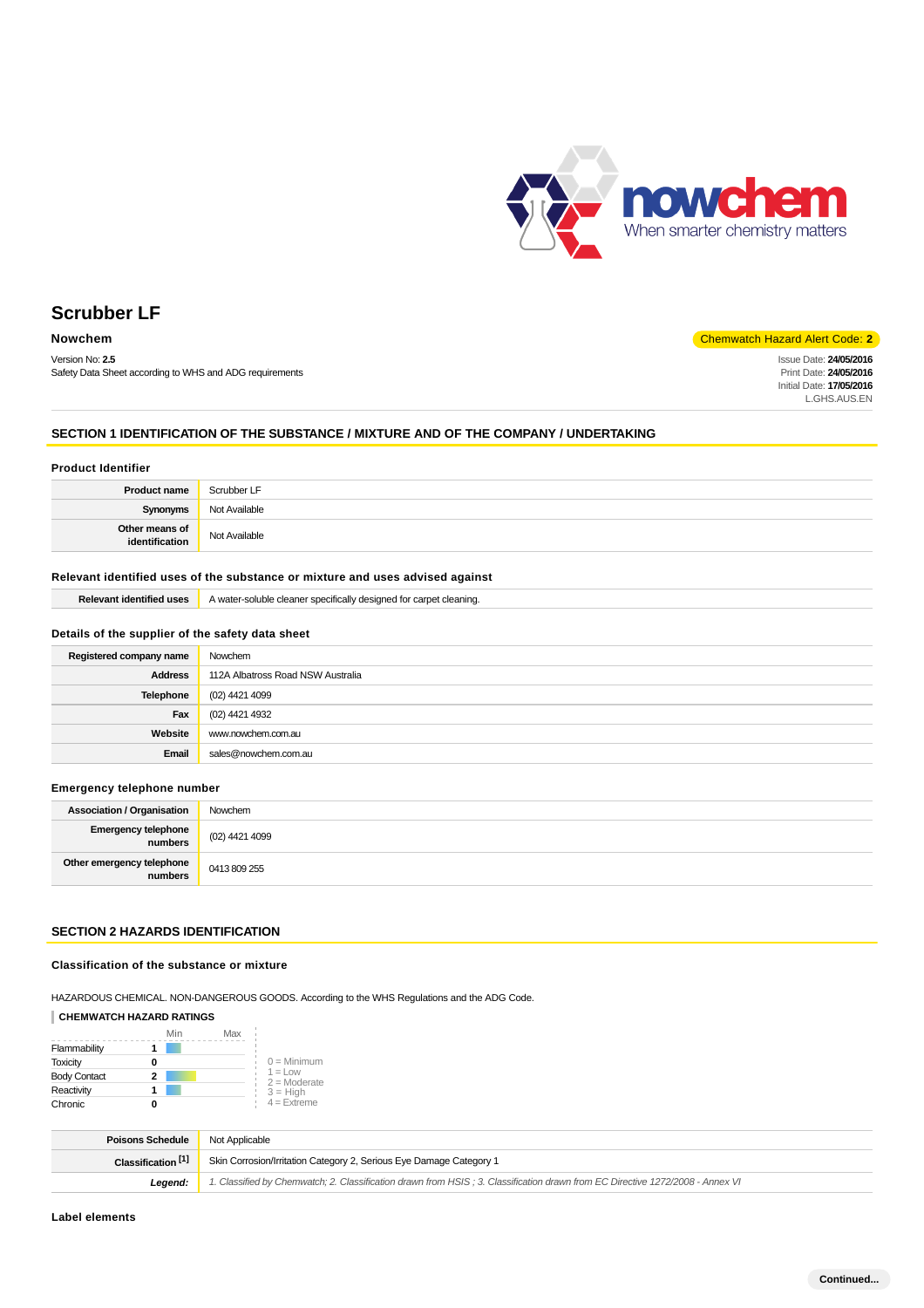| GHS label elements | ക്     |
|--------------------|--------|
| <b>SIGNAL WORD</b> | DANGER |
| -----------------  |        |

#### **Hazard statement(s)**

| LIGAL<br>כו כה<br>$\sim$ $\sim$ | чан. |
|---------------------------------|------|
| H318                            | .    |

# **Precautionary statement(s) Prevention**

| P <sub>101</sub> | If medical advice is needed, have product container or label at hand.      |
|------------------|----------------------------------------------------------------------------|
| P102             | Keep out of reach of children.                                             |
| P103             | Read label before use.                                                     |
| P280             | Wear protective gloves/protective clothing/eye protection/face protection. |

## **Precautionary statement(s) Response**

| P305+P351+P338 | IF IN EYES: Rinse cautiously with water for several minutes. Remove contact lenses, if present and easy to do. Continue rinsing. |  |
|----------------|----------------------------------------------------------------------------------------------------------------------------------|--|
| P310           | Immediately call a POISON CENTER or doctor/physician.                                                                            |  |
| P362           | Take off contaminated clothing and wash before reuse.                                                                            |  |
| P302+P352      | IF ON SKIN: Wash with plenty of soap and water.                                                                                  |  |
| P332+P313      | If skin irritation occurs: Get medical advice/attention.                                                                         |  |

## **Precautionary statement(s) Storage**

Not Applicable

## **Precautionary statement(s) Disposal**

Not Applicable

## **SECTION 3 COMPOSITION / INFORMATION ON INGREDIENTS**

#### **Substances**

See section below for composition of Mixtures

### **Mixtures**

| <b>CAS No</b> | %[weight] | Name                        |
|---------------|-----------|-----------------------------|
| 7320-34-5     | $<$ 10    | potassium pyrophosphate     |
| 8051-30-7     | $<$ 10    | diethanolamine cocoate      |
| 1310-73-2     | $\lt'$    | sodium hydroxide            |
| 2634-33-5     | $\lt'$    | 1,2-benzisothiazoline-3-one |

# **SECTION 4 FIRST AID MEASURES**

# **Description of first aid measures**

| <b>Eye Contact</b>  | If this product comes in contact with the eyes:<br>Inmediately hold eyelids apart and flush the eye continuously with running water.<br>Ensure complete irrigation of the eye by keeping eyelids apart and away from eye and moving the eyelids by occasionally lifting the upper and lower lids.<br>► Continue flushing until advised to stop by the Poisons Information Centre or a doctor, or for at least 15 minutes.<br>Transport to hospital or doctor without delay.<br>Removal of contact lenses after an eye injury should only be undertaken by skilled personnel. |
|---------------------|------------------------------------------------------------------------------------------------------------------------------------------------------------------------------------------------------------------------------------------------------------------------------------------------------------------------------------------------------------------------------------------------------------------------------------------------------------------------------------------------------------------------------------------------------------------------------|
| <b>Skin Contact</b> | If skin contact occurs:<br>In mediately remove all contaminated clothing, including footwear.<br>Flush skin and hair with running water (and soap if available).<br>Seek medical attention in event of irritation.                                                                                                                                                                                                                                                                                                                                                           |
| Inhalation          | If fumes or combustion products are inhaled remove from contaminated area.<br>Lay patient down. Keep warm and rested.<br>► Prostheses such as false teeth, which may block airway, should be removed, where possible, prior to initiating first aid procedures.<br>Apply artificial respiration if not breathing, preferably with a demand valve resuscitator, bag-valve mask device, or pocket mask as trained. Perform CPR if<br>necessary.<br>Transport to hospital, or doctor, without delay.                                                                            |
| Ingestion           | Inmediately give a glass of water.<br>First aid is not generally required. If in doubt, contact a Poisons Information Centre or a doctor.                                                                                                                                                                                                                                                                                                                                                                                                                                    |

## **Indication of any immediate medical attention and special treatment needed**

Treat symptomatically.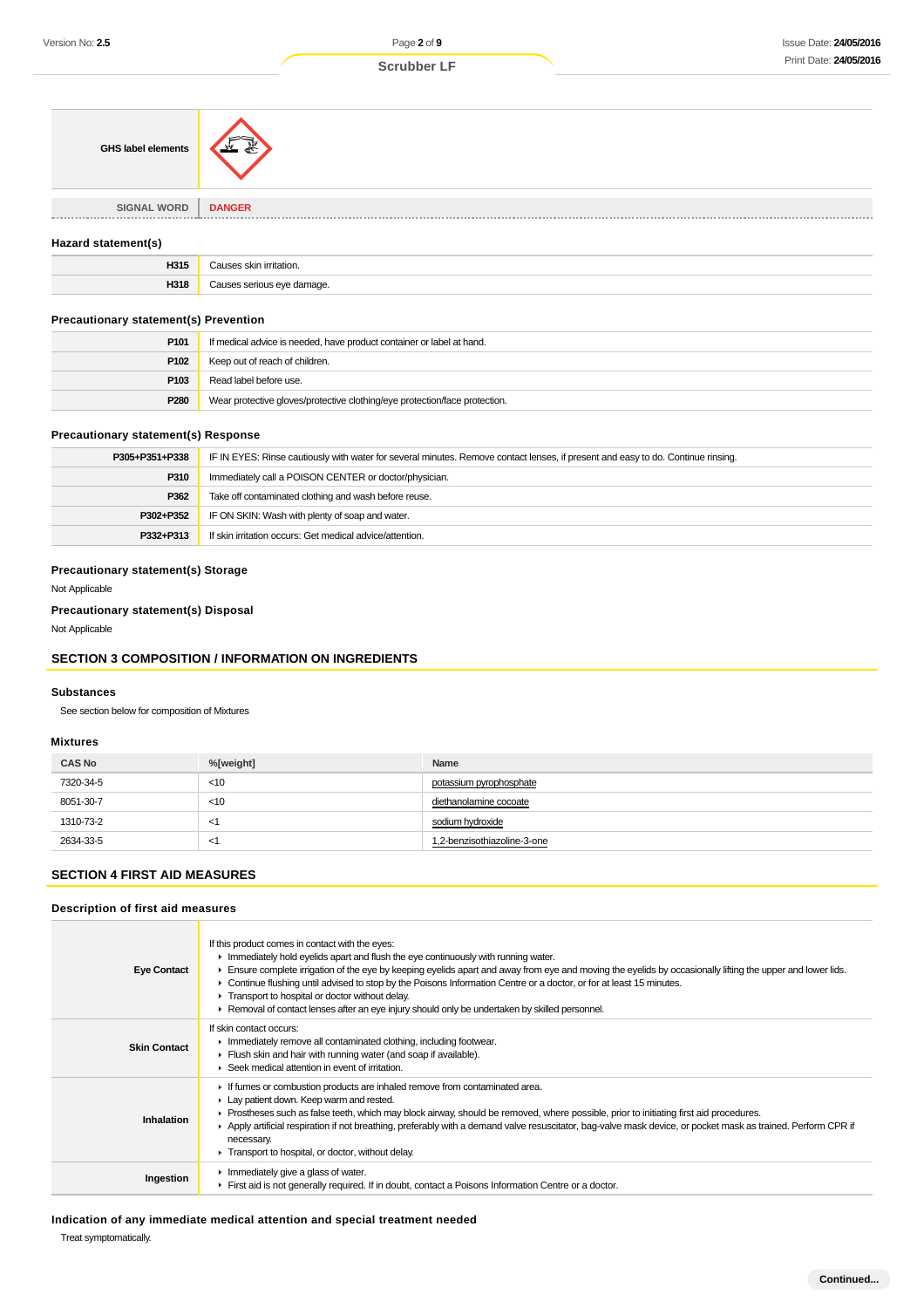# **SECTION 5 FIREFIGHTING MEASURES**

## **Extinguishing media**

- Water spray or fog.
- Foam.
- Dry chemical powder.
- BCF (where regulations permit).
- Carbon dioxide.

# **Special hazards arising from the substrate or mixture**

| <b>Fire Incompatibility</b>    | Avoid contamination with oxidising agents i.e. nitrates, oxidising acids, chlorine bleaches, pool chlorine etc. as ignition may result                                                                                                                                                                                                                                                                                                                                                                                                        |  |  |
|--------------------------------|-----------------------------------------------------------------------------------------------------------------------------------------------------------------------------------------------------------------------------------------------------------------------------------------------------------------------------------------------------------------------------------------------------------------------------------------------------------------------------------------------------------------------------------------------|--|--|
| <b>Advice for firefighters</b> |                                                                                                                                                                                                                                                                                                                                                                                                                                                                                                                                               |  |  |
| <b>Fire Fighting</b>           | Alert Fire Brigade and tell them location and nature of hazard.<br>▶ Wear full body protective clothing with breathing apparatus.<br>• Prevent, by any means available, spillage from entering drains or water course.<br>• Use water delivered as a fine spray to control fire and cool adjacent area.<br>Avoid spraying water onto liquid pools.<br>DO NOT approach containers suspected to be hot.<br>• Cool fire exposed containers with water spray from a protected location.<br>If safe to do so, remove containers from path of fire. |  |  |
| <b>Fire/Explosion Hazard</b>   | Slight fire hazard when exposed to heat or flame.<br>► Heating may cause expansion or decomposition leading to violent rupture of containers.<br>• May emit acrid smoke.                                                                                                                                                                                                                                                                                                                                                                      |  |  |

# **SECTION 6 ACCIDENTAL RELEASE MEASURES**

# **Personal precautions, protective equipment and emergency procedures**

| <b>Minor Spills</b> | Environmental hazard - contain spillage.<br>Remove all ignition sources.<br>Clean up all spills immediately.<br>Avoid breathing vapours and contact with skin and eyes.<br>Control personal contact with the substance, by using protective equipment.<br>• Contain and absorb spill with sand, earth, inert material or vermiculite.<br>$\triangleright$ Wipe up.<br>• Place in a suitable, labelled container for waste disposal.                                                                                                                                                                                                                                                                                                                                                                                                               |
|---------------------|---------------------------------------------------------------------------------------------------------------------------------------------------------------------------------------------------------------------------------------------------------------------------------------------------------------------------------------------------------------------------------------------------------------------------------------------------------------------------------------------------------------------------------------------------------------------------------------------------------------------------------------------------------------------------------------------------------------------------------------------------------------------------------------------------------------------------------------------------|
| <b>Major Spills</b> | Environmental hazard - contain spillage.<br>Moderate hazard.<br>Clear area of personnel and move upwind.<br>Alert Fire Brigade and tell them location and nature of hazard.<br>▶ Wear breathing apparatus plus protective gloves.<br>► Prevent, by any means available, spillage from entering drains or water course.<br>▶ No smoking, naked lights or ignition sources.<br>$\blacktriangleright$ Increase ventilation.<br>Stop leak if safe to do so.<br>Contain spill with sand, earth or vermiculite.<br>• Collect recoverable product into labelled containers for recycling.<br>Absorb remaining product with sand, earth or vermiculite.<br>• Collect solid residues and seal in labelled drums for disposal.<br>▶ Wash area and prevent runoff into drains.<br>If contamination of drains or waterways occurs, advise emergency services. |

Personal Protective Equipment advice is contained in Section 8 of the SDS.

### **SECTION 7 HANDLING AND STORAGE**

#### **Precautions for safe handling**

| Safe handling     | Avoid all personal contact, including inhalation.<br>▶ Wear protective clothing when risk of exposure occurs.<br>Avoid smoking, naked lights or ignition sources.<br>Avoid contact with incompatible materials.<br>▶ When handling, <b>DO NOT</b> eat, drink or smoke.<br>▶ Keep containers securely sealed when not in use.<br>Avoid physical damage to containers.<br>Always wash hands with soap and water after handling.<br>▶ Work clothes should be laundered separately.<br>• Use good occupational work practice. |
|-------------------|---------------------------------------------------------------------------------------------------------------------------------------------------------------------------------------------------------------------------------------------------------------------------------------------------------------------------------------------------------------------------------------------------------------------------------------------------------------------------------------------------------------------------|
| Other information | Store in original containers.<br>▶ Keep containers securely sealed.<br>▶ No smoking, naked lights or ignition sources.<br>Store in a cool, dry, well-ventilated area.<br>Store away from incompatible materials and foodstuff containers.<br>• Protect containers against physical damage and check regularly for leaks.<br>• Observe manufacturer's storage and handling recommendations contained within this SDS.                                                                                                      |

#### **Conditions for safe storage, including any incompatibilities**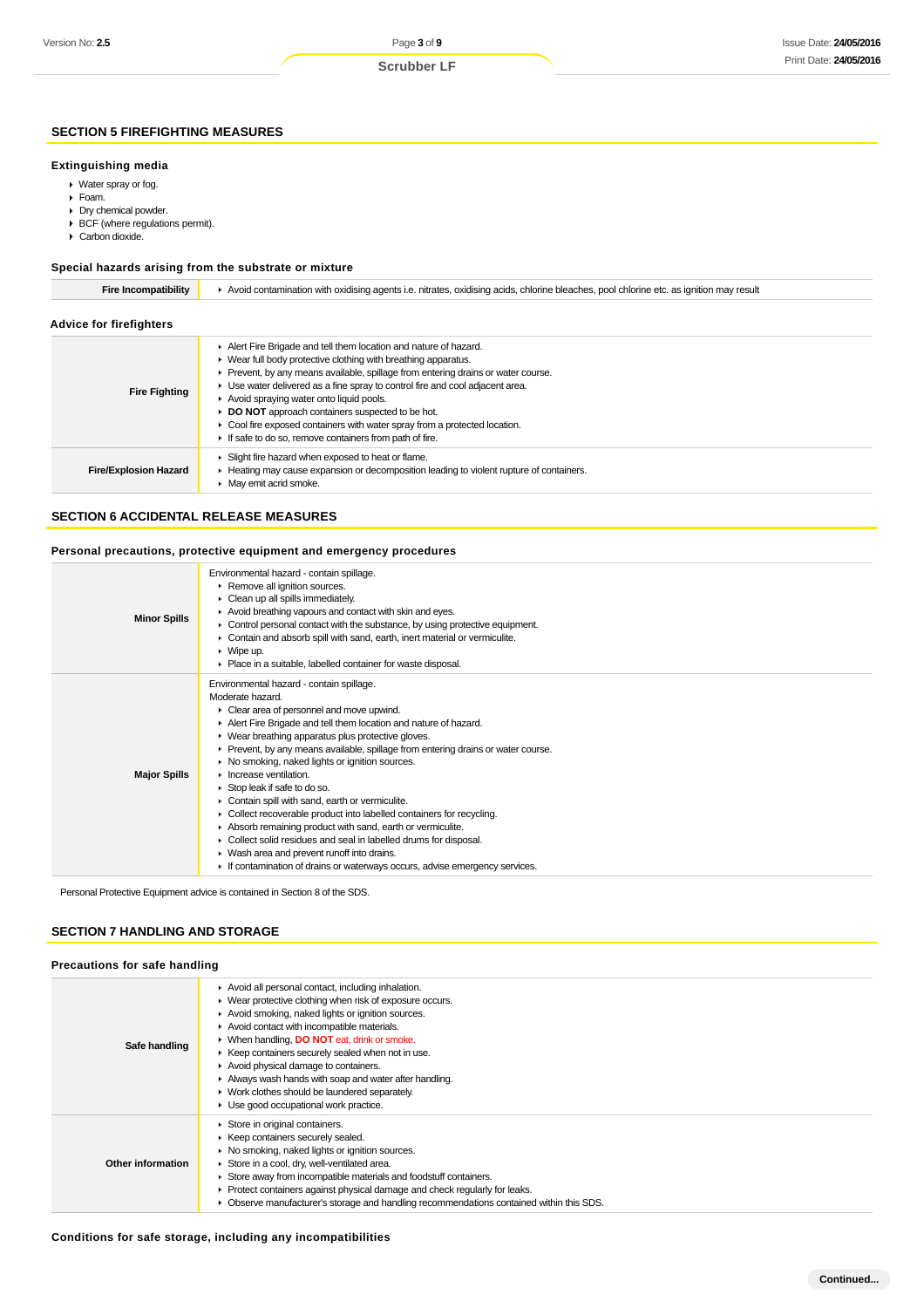| Suitable container      | ▶ Packaging as recommended by manufacturer (HDPE).<br>• Check all containers are clearly labelled and free from leaks. |
|-------------------------|------------------------------------------------------------------------------------------------------------------------|
| Storage incompatibility | Avoid reaction with oxidising agents                                                                                   |

# **SECTION 8 EXPOSURE CONTROLS / PERSONAL PROTECTION**

## **Control parameters**

# **OCCUPATIONAL EXPOSURE LIMITS (OEL)**

**INGREDIENT DATA**

| Source                       | Ingredient                                              | <b>Material name</b> | <b>TWA</b>    |                   | <b>STEL</b>         | Peak          | <b>Notes</b>  |
|------------------------------|---------------------------------------------------------|----------------------|---------------|-------------------|---------------------|---------------|---------------|
| Australia Exposure Standards | sodium hydroxide                                        | Sodium hydroxide     | Not Available |                   | Not Available       | $2$ mg/m $3$  | Not Available |
| <b>EMERGENCY LIMITS</b>      |                                                         |                      |               |                   |                     |               |               |
| Ingredient                   | <b>Material name</b>                                    |                      |               |                   | TEEL-1              | TEEL-2        | TEEL-3        |
| potassium pyrophosphate      | Potassium pyrophosphate; (Tetrapotassium diphosphorate) |                      |               |                   | $22 \text{ mg/m}$   | 250 mg/m3     | 1900 mg/m3    |
| sodium hydroxide             | Sodium hydroxide                                        |                      |               | Not Available     | Not Available       | Not Available |               |
|                              |                                                         |                      |               |                   |                     |               |               |
| Ingredient                   | <b>Original IDLH</b>                                    |                      |               |                   | <b>Revised IDLH</b> |               |               |
| potassium pyrophosphate      | Not Available                                           |                      |               | Not Available     |                     |               |               |
| diethanolamine cocoate       | Not Available                                           |                      |               | Not Available     |                     |               |               |
| sodium hydroxide             | 250 mg/m3                                               |                      |               | $10 \text{ mg/m}$ |                     |               |               |
| 1,2-benzisothiazoline-3-one  | Not Available                                           |                      |               |                   | Not Available       |               |               |
|                              |                                                         |                      |               |                   |                     |               |               |

# **MATERIAL DATA**

# for sodium hydroxide:

The TLV-C is recommended based on concentrations that produce noticeable but not excessive, ocular and upper respiratory tract irritation.

| <b>Exposure controls</b> |  |
|--------------------------|--|
|--------------------------|--|

| Appropriate engineering<br>controls | Engineering controls are used to remove a hazard or place a barrier between the worker and the hazard. Well-designed engineering controls can be highly<br>effective in protecting workers and will typically be independent of worker interactions to provide this high level of protection.<br>The basic types of engineering controls are:<br>Process controls which involve changing the way a job activity or process is done to reduce the risk.<br>Enclosure and/or isolation of emission source which keeps a selected hazard 'physically' away from the worker and ventilation that strategically 'adds' and<br>'removes' air in the work environment. Ventilation can remove or dilute an air contaminant if designed properly. The design of a ventilation system must match<br>the particular process and chemical or contaminant in use.<br>Employers may need to use multiple types of controls to prevent employee overexposure.<br>General exhaust is adequate under normal operating conditions. Local exhaust ventilation may be required in special circumstances. If risk of overexposure<br>exists, wear approved respirator. Supplied-air type respirator may be required in special circumstances. Correct fit is essential to ensure adequate protection.<br>Provide adequate ventilation in warehouses and enclosed storage areas.                                                                                                                                                                                                                                                                                                                                                                                                                                                  |
|-------------------------------------|--------------------------------------------------------------------------------------------------------------------------------------------------------------------------------------------------------------------------------------------------------------------------------------------------------------------------------------------------------------------------------------------------------------------------------------------------------------------------------------------------------------------------------------------------------------------------------------------------------------------------------------------------------------------------------------------------------------------------------------------------------------------------------------------------------------------------------------------------------------------------------------------------------------------------------------------------------------------------------------------------------------------------------------------------------------------------------------------------------------------------------------------------------------------------------------------------------------------------------------------------------------------------------------------------------------------------------------------------------------------------------------------------------------------------------------------------------------------------------------------------------------------------------------------------------------------------------------------------------------------------------------------------------------------------------------------------------------------------------------------------------------------------------------------------------------|
| <b>Personal protection</b>          |                                                                                                                                                                                                                                                                                                                                                                                                                                                                                                                                                                                                                                                                                                                                                                                                                                                                                                                                                                                                                                                                                                                                                                                                                                                                                                                                                                                                                                                                                                                                                                                                                                                                                                                                                                                                              |
| Eye and face protection             | Safety glasses with side shields.<br>► Contact lenses may pose a special hazard; soft contact lenses may absorb and concentrate irritants. A written policy document, describing the wearing of<br>lenses or restrictions on use, should be created for each workplace or task. This should include a review of lens absorption and adsorption for the class of<br>chemicals in use and an account of injury experience. Medical and first-aid personnel should be trained in their removal and suitable equipment should be<br>readily available. In the event of chemical exposure, begin eye irrigation immediately and remove contact lens as soon as practicable. Lens should be removed<br>at the first signs of eye redness or irritation - lens should be removed in a clean environment only after workers have washed hands thoroughly. [CDC NIOSH<br>Current Intelligence Bulletin 59], [AS/NZS 1336 or national equivalent]                                                                                                                                                                                                                                                                                                                                                                                                                                                                                                                                                                                                                                                                                                                                                                                                                                                                      |
| <b>Skin protection</b>              | See Hand protection below                                                                                                                                                                                                                                                                                                                                                                                                                                                                                                                                                                                                                                                                                                                                                                                                                                                                                                                                                                                                                                                                                                                                                                                                                                                                                                                                                                                                                                                                                                                                                                                                                                                                                                                                                                                    |
| Hands/feet protection               | ▶ Wear chemical protective gloves, e.g. PVC.<br>The selection of suitable gloves does not only depend on the material, but also on further marks of quality which vary from manufacturer to manufacturer. Where<br>the chemical is a preparation of several substances, the resistance of the glove material can not be calculated in advance and has therefore to be checked prior<br>to the application.<br>The exact break through time for substances has to be obtained from the manufacturer of the protective gloves and has to be observed when making a final<br>choice.<br>Suitability and durability of glove type is dependent on usage. Important factors in the selection of gloves include:<br>Firequency and duration of contact,<br>• chemical resistance of glove material,<br>▶ glove thickness and<br>$\blacktriangleright$ dexterity<br>Select gloves tested to a relevant standard (e.g. Europe EN 374, US F739, AS/NZS 2161.1 or national equivalent).<br>▶ When prolonged or frequently repeated contact may occur, a glove with a protection class of 5 or higher (breakthrough time greater than 240 minutes<br>according to EN 374, AS/NZS 2161.10.1 or national equivalent) is recommended.<br>► When only brief contact is expected, a glove with a protection class of 3 or higher (breakthrough time greater than 60 minutes according to EN 374, AS/NZS<br>2161.10.1 or national equivalent) is recommended.<br>Some glove polymer types are less affected by movement and this should be taken into account when considering gloves for long-term use.<br>Contaminated gloves should be replaced.<br>Gloves must only be worn on clean hands. After using gloves, hands should be washed and dried thoroughly. Application of a non-perfumed moisturiser is<br>recommended. |
| <b>Body protection</b>              | See Other protection below                                                                                                                                                                                                                                                                                                                                                                                                                                                                                                                                                                                                                                                                                                                                                                                                                                                                                                                                                                                                                                                                                                                                                                                                                                                                                                                                                                                                                                                                                                                                                                                                                                                                                                                                                                                   |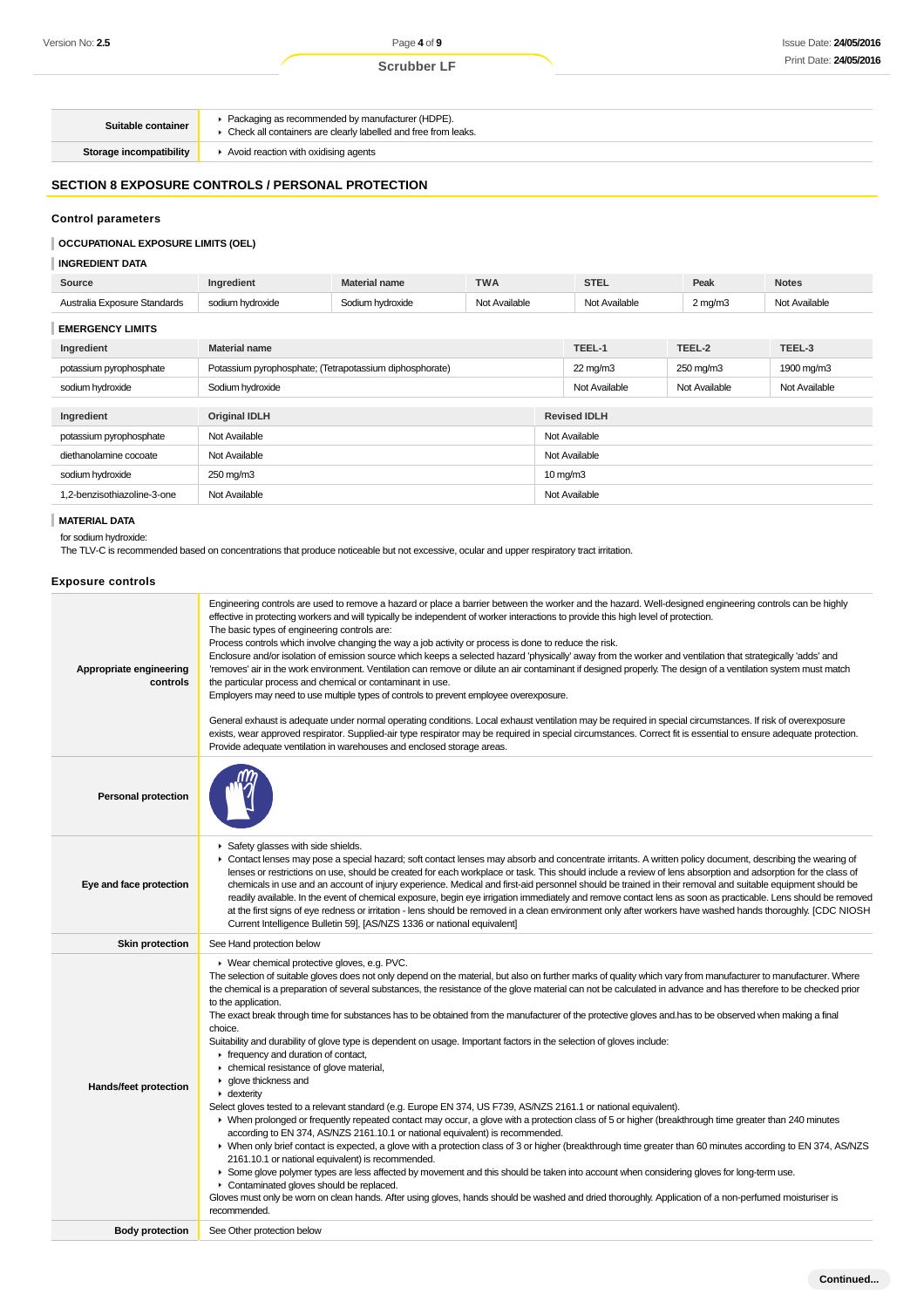| Other protection       | Barrier cream.<br>► Skin cleansing cream.<br>► Eye wash unit. |
|------------------------|---------------------------------------------------------------|
| <b>Thermal hazards</b> | Not Available                                                 |

## **SECTION 9 PHYSICAL AND CHEMICAL PROPERTIES**

#### **Information on basic physical and chemical properties**

| Appearance                                      | Clear Pale Brown Liquid |                                                   |               |
|-------------------------------------------------|-------------------------|---------------------------------------------------|---------------|
|                                                 |                         |                                                   |               |
| <b>Physical state</b>                           | Liquid                  | Relative density (Water = 1)                      | $1.02 - 1.06$ |
| Odour                                           | Not Available           | <b>Partition coefficient</b><br>n-octanol / water | Not Available |
| Odour threshold                                 | Not Available           | Auto-ignition temperature<br>$(^{\circ}C)$        | Not Available |
| pH (as supplied)                                | $10.5 - 11$             | Decomposition<br>temperature                      | Not Available |
| Melting point / freezing<br>point $(^{\circ}C)$ | Not Available           | <b>Viscosity (cSt)</b>                            | Not Available |
| Initial boiling point and<br>boiling range (°C) | Not Available           | Molecular weight (g/mol)                          | Not Available |
| Flash point (°C)                                | Not Available           | <b>Taste</b>                                      | Not Available |
| <b>Evaporation rate</b>                         | Not Available           | <b>Explosive properties</b>                       | Not Available |
| Flammability                                    | Non Flammable           | <b>Oxidising properties</b>                       | Not Available |
| <b>Upper Explosive Limit (%)</b>                | Not Available           | Surface Tension (dyn/cm or<br>$mN/m$ )            | Not Available |
| Lower Explosive Limit (%)                       | Not Available           | <b>Volatile Component (%vol)</b>                  | Not Available |
| Vapour pressure (kPa)                           | Not Available           | Gas group                                         | Not Available |
| Solubility in water (g/L)                       | Miscible                | pH as a solution (1%)                             | Not Available |
| Vapour density $(Air = 1)$                      | Not Available           | VOC g/L                                           | Not Available |

# **SECTION 10 STABILITY AND REACTIVITY**

| Reactivity                            | See section 7                                                                                                                      |
|---------------------------------------|------------------------------------------------------------------------------------------------------------------------------------|
| <b>Chemical stability</b>             | Unstable in the presence of incompatible materials.<br>▶ Product is considered stable.<br>Hazardous polymerisation will not occur. |
| Possibility of hazardous<br>reactions | See section 7                                                                                                                      |
| <b>Conditions to avoid</b>            | See section 7                                                                                                                      |
| Incompatible materials                | See section 7                                                                                                                      |
| Hazardous decomposition<br>products   | See section 5                                                                                                                      |

# **SECTION 11 TOXICOLOGICAL INFORMATION**

# **Information on toxicological effects**

| Inhaled             | Evidence shows, or practical experience predicts, that the material produces irritation of the respiratory system, in a substantial number of individuals, following<br>inhalation. In contrast to most organs, the lung is able to respond to a chemical insult by first removing or neutralising the irritant and then repairing the<br>damage. The repair process, which initially evolved to protect mammalian lungs from foreign matter and antigens, may however, produce further lung damage<br>resulting in the impairment of gas exchange, the primary function of the lungs. Respiratory tract irritation often results in an inflammatory response involving<br>the recruitment and activation of many cell types, mainly derived from the vascular system.<br>The material has NOT been classified by EC Directives or other classification systems as 'harmful by inhalation'. This is because of the lack of corroborating<br>animal or human evidence. In the absence of such evidence, care should be taken nevertheless to ensure exposure is kept to a minimum and that suitable control<br>measures be used, in an occupational setting to control vapours, fumes and aerosols.                                                                                                                                                                                                                                                              |
|---------------------|-----------------------------------------------------------------------------------------------------------------------------------------------------------------------------------------------------------------------------------------------------------------------------------------------------------------------------------------------------------------------------------------------------------------------------------------------------------------------------------------------------------------------------------------------------------------------------------------------------------------------------------------------------------------------------------------------------------------------------------------------------------------------------------------------------------------------------------------------------------------------------------------------------------------------------------------------------------------------------------------------------------------------------------------------------------------------------------------------------------------------------------------------------------------------------------------------------------------------------------------------------------------------------------------------------------------------------------------------------------------------------------------------------------------------------------------------------------------|
| Ingestion           | Inorganic polyphosphates are used extensively in domestic and industrial products. Rats fed 10% sodium trimetaphosphate for a month exhibited transient<br>tubular necrosis;<br>those given 10% sodium metaphosphate exhibited growth retardation; 10% sodium hexametaphosphate produced pale and swollen kidneys.<br>Salts of this type appear to be hydrolysed in the bowel to produce phosphoric acid and systemic acidosis may result following absorption. Higher molecular<br>weight species, absorbed from the alimentary canal, may produce hypocalcaemic tetany due to binding of ionised calcium by the absorbed phosphate. This is<br>reported in at least one case following ingestion of sodium tripolyphosphate.<br>The material has NOT been classified by EC Directives or other classification systems as 'harmful by ingestion'. This is because of the lack of corroborating<br>animal or human evidence. The material may still be damaging to the health of the individual, following ingestion, especially where pre-existing organ (e.g liver,<br>kidney) damage is evident. Present definitions of harmful or toxic substances are generally based on doses producing mortality rather than those producing<br>morbidity (disease, ill-health). Gastrointestinal tract discomfort may produce nausea and vomiting. In an occupational setting however, ingestion of insignificant<br>quantities is not thought to be cause for concern. |
| <b>Skin Contact</b> | Evidence exists, or practical experience predicts, that the material either produces inflammation of the skin in a substantial number of individuals following<br>direct contact, and/or produces significant inflammation when applied to the healthy intact skin of animals, for up to four hours, such inflammation being present<br>twenty-four hours or more after the end of the exposure period. Skin irritation may also be present after prolonged or repeated exposure; this may result in a                                                                                                                                                                                                                                                                                                                                                                                                                                                                                                                                                                                                                                                                                                                                                                                                                                                                                                                                                          |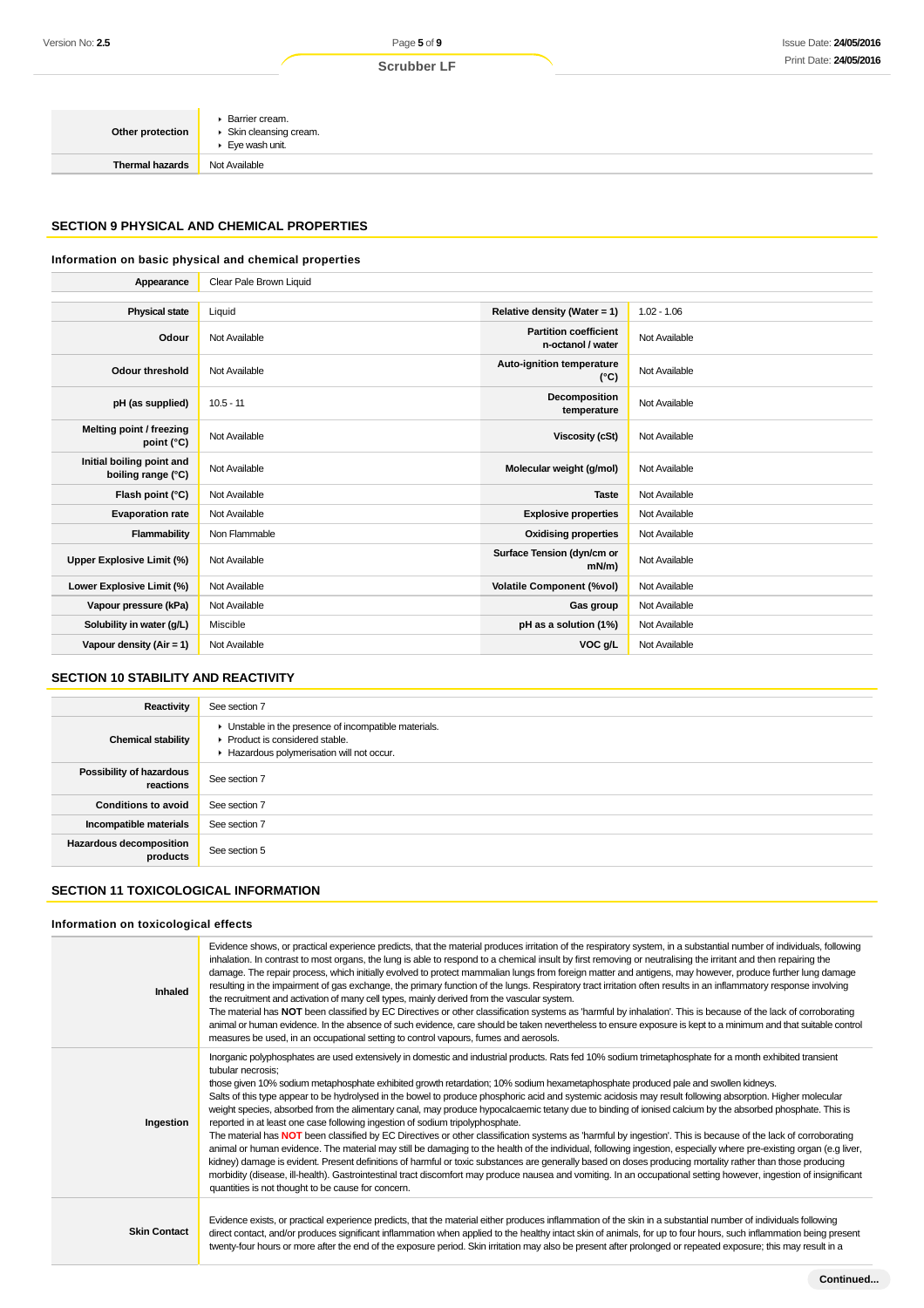|                                    | form of contact dermatitis (nonallergic). The dermatitis is often characterised by skin redness (erythema) and swelling (oedema) which may progress to<br>blistering (vesiculation), scaling and thickening of the epidermis. At the microscopic level there may be intercellular oedema of the spongy layer of the skin<br>(spongiosis) and intracellular oedema of the epidermis.<br>The material may accentuate any pre-existing dermatitis condition<br>Skin contact is not thought to have harmful health effects (as classified under EC Directives); the material may still produce health damage following entry<br>through wounds, lesions or abrasions.<br>Open cuts, abraded or irritated skin should not be exposed to this material<br>Entry into the blood-stream through, for example, cuts, abrasions, puncture wounds or lesions, may produce systemic injury with harmful effects. Examine the<br>skin prior to the use of the material and ensure that any external damage is suitably protected. |                                     |                    |                    |  |
|------------------------------------|----------------------------------------------------------------------------------------------------------------------------------------------------------------------------------------------------------------------------------------------------------------------------------------------------------------------------------------------------------------------------------------------------------------------------------------------------------------------------------------------------------------------------------------------------------------------------------------------------------------------------------------------------------------------------------------------------------------------------------------------------------------------------------------------------------------------------------------------------------------------------------------------------------------------------------------------------------------------------------------------------------------------|-------------------------------------|--------------------|--------------------|--|
| Eye                                | When applied to the eye(s) of animals, the material produces severe ocular lesions which are present twenty-four hours or more after instillation.                                                                                                                                                                                                                                                                                                                                                                                                                                                                                                                                                                                                                                                                                                                                                                                                                                                                   |                                     |                    |                    |  |
| Chronic                            | Long-term exposure to respiratory irritants may result in disease of the airways involving difficult breathing and related systemic problems.<br>Limited evidence suggests that repeated or long-term occupational exposure may produce cumulative health effects involving organs or biochemical systems.                                                                                                                                                                                                                                                                                                                                                                                                                                                                                                                                                                                                                                                                                                           |                                     |                    |                    |  |
|                                    |                                                                                                                                                                                                                                                                                                                                                                                                                                                                                                                                                                                                                                                                                                                                                                                                                                                                                                                                                                                                                      |                                     |                    |                    |  |
| <b>Scrubber LF</b>                 | <b>TOXICITY</b>                                                                                                                                                                                                                                                                                                                                                                                                                                                                                                                                                                                                                                                                                                                                                                                                                                                                                                                                                                                                      | <b>IRRITATION</b>                   |                    |                    |  |
|                                    | Not Available                                                                                                                                                                                                                                                                                                                                                                                                                                                                                                                                                                                                                                                                                                                                                                                                                                                                                                                                                                                                        | Not Available                       |                    |                    |  |
|                                    |                                                                                                                                                                                                                                                                                                                                                                                                                                                                                                                                                                                                                                                                                                                                                                                                                                                                                                                                                                                                                      |                                     |                    |                    |  |
|                                    | <b>TOXICITY</b>                                                                                                                                                                                                                                                                                                                                                                                                                                                                                                                                                                                                                                                                                                                                                                                                                                                                                                                                                                                                      |                                     |                    | <b>IRRITATION</b>  |  |
| potassium pyrophosphate            | dermal (rat) LD50: >2000 mg/kg <sup>[1]</sup>                                                                                                                                                                                                                                                                                                                                                                                                                                                                                                                                                                                                                                                                                                                                                                                                                                                                                                                                                                        |                                     |                    | [Albright]         |  |
|                                    | Oral (rat) LD50: >300-<2000 mg/kg <sup>[1]</sup>                                                                                                                                                                                                                                                                                                                                                                                                                                                                                                                                                                                                                                                                                                                                                                                                                                                                                                                                                                     |                                     |                    | Nil reported       |  |
|                                    |                                                                                                                                                                                                                                                                                                                                                                                                                                                                                                                                                                                                                                                                                                                                                                                                                                                                                                                                                                                                                      |                                     |                    |                    |  |
|                                    | <b>TOXICITY</b><br><b>IRRITATION</b>                                                                                                                                                                                                                                                                                                                                                                                                                                                                                                                                                                                                                                                                                                                                                                                                                                                                                                                                                                                 |                                     |                    |                    |  |
| diethanolamine cocoate             | Not Available<br>Not Available                                                                                                                                                                                                                                                                                                                                                                                                                                                                                                                                                                                                                                                                                                                                                                                                                                                                                                                                                                                       |                                     |                    |                    |  |
|                                    |                                                                                                                                                                                                                                                                                                                                                                                                                                                                                                                                                                                                                                                                                                                                                                                                                                                                                                                                                                                                                      |                                     |                    |                    |  |
|                                    | <b>TOXICITY</b>                                                                                                                                                                                                                                                                                                                                                                                                                                                                                                                                                                                                                                                                                                                                                                                                                                                                                                                                                                                                      | <b>IRRITATION</b>                   |                    |                    |  |
|                                    | Oral (rabbit) LD50: 325 mg/kg <sup>[1]</sup>                                                                                                                                                                                                                                                                                                                                                                                                                                                                                                                                                                                                                                                                                                                                                                                                                                                                                                                                                                         | Eye (rabbit): 0.05 mg/24h SEVERE    |                    |                    |  |
| sodium hydroxide                   |                                                                                                                                                                                                                                                                                                                                                                                                                                                                                                                                                                                                                                                                                                                                                                                                                                                                                                                                                                                                                      | Eye (rabbit):1 mg/24h SEVERE        |                    |                    |  |
|                                    |                                                                                                                                                                                                                                                                                                                                                                                                                                                                                                                                                                                                                                                                                                                                                                                                                                                                                                                                                                                                                      | Eye (rabbit):1 mg/30s rinsed-SEVERE |                    |                    |  |
|                                    |                                                                                                                                                                                                                                                                                                                                                                                                                                                                                                                                                                                                                                                                                                                                                                                                                                                                                                                                                                                                                      | Skin (rabbit): 500 mg/24h SEVERE    |                    |                    |  |
|                                    |                                                                                                                                                                                                                                                                                                                                                                                                                                                                                                                                                                                                                                                                                                                                                                                                                                                                                                                                                                                                                      |                                     |                    |                    |  |
|                                    | <b>TOXICITY</b>                                                                                                                                                                                                                                                                                                                                                                                                                                                                                                                                                                                                                                                                                                                                                                                                                                                                                                                                                                                                      |                                     |                    | <b>IRRITATION</b>  |  |
| 1,2-benzisothiazoline-3-one        | Oral (rat) LD50: 670 mg/kg(male)*n <sup>[2]</sup>                                                                                                                                                                                                                                                                                                                                                                                                                                                                                                                                                                                                                                                                                                                                                                                                                                                                                                                                                                    |                                     |                    | *MAK Documentation |  |
|                                    | Nil reported                                                                                                                                                                                                                                                                                                                                                                                                                                                                                                                                                                                                                                                                                                                                                                                                                                                                                                                                                                                                         |                                     |                    |                    |  |
|                                    |                                                                                                                                                                                                                                                                                                                                                                                                                                                                                                                                                                                                                                                                                                                                                                                                                                                                                                                                                                                                                      |                                     |                    |                    |  |
| Legend:                            | 1. Value obtained from Europe ECHA Registered Substances - Acute toxicity 2.* Value obtained from manufacturer's SDS. Unless otherwise specified data<br>extracted from RTECS - Register of Toxic Effect of chemical Substances                                                                                                                                                                                                                                                                                                                                                                                                                                                                                                                                                                                                                                                                                                                                                                                      |                                     |                    |                    |  |
|                                    |                                                                                                                                                                                                                                                                                                                                                                                                                                                                                                                                                                                                                                                                                                                                                                                                                                                                                                                                                                                                                      |                                     |                    |                    |  |
| <b>Acute Toxicity</b>              | ∾                                                                                                                                                                                                                                                                                                                                                                                                                                                                                                                                                                                                                                                                                                                                                                                                                                                                                                                                                                                                                    | Carcinogenicity                     | $\circ$            |                    |  |
| Older Institution IO concentration |                                                                                                                                                                                                                                                                                                                                                                                                                                                                                                                                                                                                                                                                                                                                                                                                                                                                                                                                                                                                                      | Demonderation of                    | $\curvearrowright$ |                    |  |

| <b>Acute Toxicity</b>                       | Y            | Carcinogenicity                 | ∾                                                                                                                                                                  |
|---------------------------------------------|--------------|---------------------------------|--------------------------------------------------------------------------------------------------------------------------------------------------------------------|
| <b>Skin Irritation/Corrosion</b>            | $\checkmark$ | Reproductivity                  | Ø                                                                                                                                                                  |
| <b>Serious Eye</b><br>Damage/Irritation     | $\checkmark$ | <b>STOT - Single Exposure</b>   | $\circ$                                                                                                                                                            |
| <b>Respiratory or Skin</b><br>sensitisation | $\circ$      | <b>STOT - Repeated Exposure</b> | $\circ$                                                                                                                                                            |
| Mutagenicity                                | Y            | <b>Aspiration Hazard</b>        | $\circ$                                                                                                                                                            |
|                                             |              | Legend:                         | $\blacktriangleright$ - Data available but does not fill the criteria for classification<br>$\blacktriangleright$ - Data required to make classification available |

– Data Not Available to make classification

# **SECTION 12 ECOLOGICAL INFORMATION**

## **Toxicity**

| Ingredient              | Endpoint        | <b>Test Duration (hr)</b> | <b>Species</b>                | Value             | Source         |
|-------------------------|-----------------|---------------------------|-------------------------------|-------------------|----------------|
| potassium pyrophosphate | <b>LC50</b>     | 96                        | Fish                          | $>100$ mg/L       | $\overline{2}$ |
| potassium pyrophosphate | EC50            | 48                        | Crustacea                     | $>100$ mg/L       | 2              |
| potassium pyrophosphate | EC50            | 48                        | Algae or other aquatic plants | >=100- <= 200mg/L | 2              |
| potassium pyrophosphate | EC50            | 72                        | Algae or other aquatic plants | $>100$ mg/L       | $\overline{2}$ |
| potassium pyrophosphate | <b>NOEC</b>     | 72                        | Algae or other aquatic plants | $>100$ mg/L       | 2              |
| diethanolamine cocoate  | EC50            | 48                        | Crustacea                     | $=2.39$ mg/L      |                |
| diethanolamine cocoate  | <b>NOEC</b>     | 504                       | Crustacea                     | $=1$ mg/L         |                |
| diethanolamine cocoate  | EC <sub>0</sub> | 96                        | Algae or other aquatic plants | $=1$ mg/L         |                |
| diethanolamine cocoate  | EC50            | 96                        | Algae or other aquatic plants | $=2.3$ mg/L       |                |
| diethanolamine cocoate  | <b>LC50</b>     | 96                        | Fish                          | $=2.8$ mg/L       |                |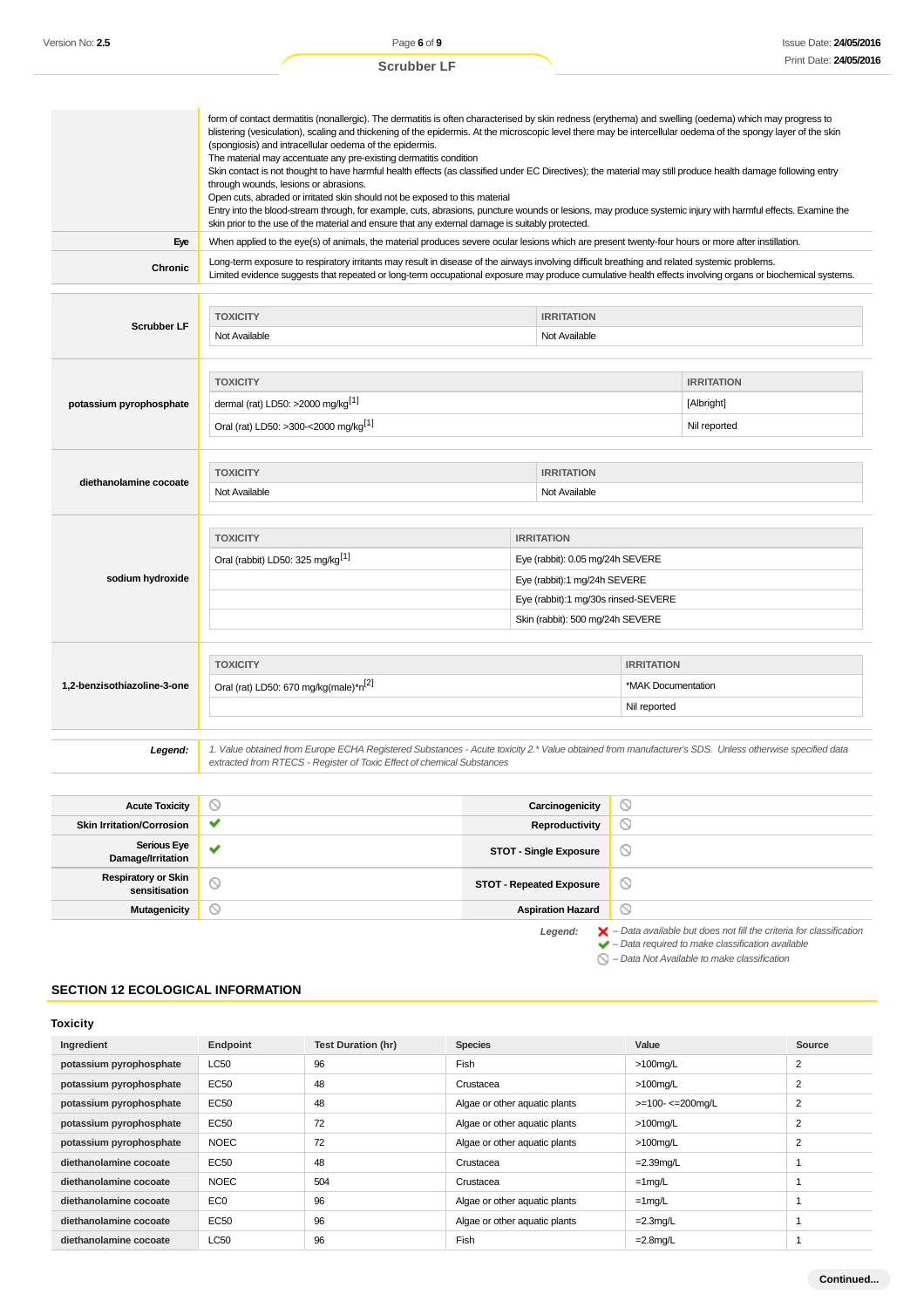| sodium hydroxide            | EC50        | 384                                                                          | Crustacea                                                                                                                                                                                                                                                                                                | 27901.643mg/L  | 3 |
|-----------------------------|-------------|------------------------------------------------------------------------------|----------------------------------------------------------------------------------------------------------------------------------------------------------------------------------------------------------------------------------------------------------------------------------------------------------|----------------|---|
| sodium hydroxide            | EC50        | 96                                                                           | Algae or other aquatic plants                                                                                                                                                                                                                                                                            | 1034.10043mg/L | 3 |
| sodium hydroxide            | <b>LC50</b> | 96                                                                           | Fish                                                                                                                                                                                                                                                                                                     | 4.16158mg/L    | 3 |
| sodium hydroxide            | <b>NOEC</b> | 96                                                                           | Fish                                                                                                                                                                                                                                                                                                     | 56mg/L         | 4 |
| sodium hydroxide            | EC50        | 48                                                                           | Crustacea                                                                                                                                                                                                                                                                                                | 40.4mg/L       |   |
| 1.2-benzisothiazoline-3-one | EC50        | 48                                                                           | Crustacea                                                                                                                                                                                                                                                                                                | $0.062$ mg/L   |   |
| 1.2-benzisothiazoline-3-one | EC50        | 48                                                                           | Crustacea                                                                                                                                                                                                                                                                                                | $4.4$ mg/L     | 4 |
| 1.2-benzisothiazoline-3-one | <b>LC50</b> | 96                                                                           | Fish                                                                                                                                                                                                                                                                                                     | $1.6$ mg/L     | 4 |
| Legend:                     |             | Bioconcentration Data 7. METI (Japan) - Bioconcentration Data 8. Vendor Data | Extracted from 1. IUCLID Toxicity Data 2. Europe ECHA Registered Substances - Ecotoxicological Information - Aquatic Toxicity 3. EPIWIN Suite V3.12 -<br>Aquatic Toxicity Data (Estimated) 4. US EPA, Ecotox database - Aquatic Toxicity Data 5. ECETOC Aquatic Hazard Assessment Data 6. NITE (Japan) - |                |   |

On the basis of available evidence concerning either toxicity, persistence, potential to accumulate and or observed environmental fate and behaviour, the material may present a danger, immediate or long-term and /or delayed, to the structure and/ or functioning of natural ecosystems. for propylene glycol ethers:

# **Environmental fate:**

Most are liquids at room temperature and all are water-soluble.

Typical propylene glycol ethers include propylene glycol n-butyl ether (PnB); dipropylene glycol n-butyl ether (DPnB); dipropylene glycol methyl ether acetate (DPMA); tripropylene glycol methyl ether (TPM)

Environmental fate: Log octanol-water partition coefficients (log Kow's) range from 0.309 for TPM to 1.523 for DPnB. Calculated BCFs range from 1.47 for DPnB to 3.16 for DPMA and TPM, indicating low bioaccumulation. Henry's Law Constants, which indicate propensity to partition from water to air, are low for all category members, ranging from 5.7 x 10-9 atm-m3/mole for TPM to 2.7 x10-9 atm-m3/mole for PnB. Fugacity modeling indicates that most propylene glycol ethers are likely to partition roughly equally into the soil and water compartments in the environment with small to negligible amounts remaining in other environmental compartments (air, sediment, and aquatic biota). Propylene glycol ethers are unlikely to persist in the environment. Once in air, the half-life of the category members due to direct reactions with photochemically generated hydroxyl radicals, range from 2.0 hours for TPM to 4.6 hours for PnB. In water, most members of this family are 'readily biodegradable' under aerobic conditions. (DPMA degraded within 28 days (and within the specified 10-day window) but only using pre-adapted or 'acclimated' inoculum.). In soil, biodegradation is rapid for PM and PMA.

#### **Ecotoxicity:**

Acute aquatic toxicity testing indicates low toxicity for both ethers and acetates. For ethers, effect concentrations are > 500 mg/L. For acetates, effect concentrations are > 151 mg/L. For 3-methyl-3-methoxy butanol (MMB):

#### **Environmental fate:**

MMB is a colourless liquid with a water solubility of 100 g/l at 25 C, a melting point of lower than -50 C, a boiling point of 173 C at1013 hPa, a vapour pressure of 1.25 hPa at 25 C and a density of 0.927 g/cm3 at25 C. Based on the measured log Kow value of 0.18 bio- or geoaccumulation ofthis chemical is unlikely. Environmental distribution using a Mackay level IIIfugacity model suggests that when MMB is released into air or water, it remainsin the original compartment whereas when released into soil, 29.4 % isdistributed into air, 9.3 % into water and 61.3 % remains in soil. A readybiodegradability test showed that MMB failed to meet a criterion for readybiodegradability (biodegradation rate = 50% after 28 days), however completebiodegradation was observed in an inherent biodegradation test. A study onhydrolysis indicates that MMB is stable in water. In the atmosphere MMB isindirectly photodegraded by reaction with OH radicals with a half-life of 1.1days **Ecotoxicity:**

Algae.ErC50 (72 h): Selenastrum capricornutum >1000 mg/l; EbC50>1000 mg/l (OECD TG 201, open system)

Daphnia magna EC50 (48 h): >1000 mg/l (OECD TG 202, static)

Fish LC50:(96 h): Oryzias latipes >100 mg/l (OECD TG 203,semi-static)

For chronic toxicity to algae, a 72 h NOEbC of 1,000 mg/L (OECD TG201, Selenastrum capricornutum, open system) was reported. Indaphnids, an 21 d EC50 of>100 mg and a 21 d NOEC of 100 mg/L were reported (OECD TG 211, Daphniamagna, semi-static).

#### For glycol ethers:

#### **Environmental fate:**

Ether groups are generally stable to hydrolysis in water under neutral conditions and ambient temperatures. OECD guideline studies indicate ready biodegradability for several glycol ethers although higher molecular weight species seem to biodegrade at a slower rate. No glycol ethers that have been tested demonstrate marked resistance to biodegradative processes. Upon release to the atmosphere by evaporation, high boiling glycol ethers are estimated to undergo photodegradation (atmospheric half lives = 2.4-2.5 hr). When released to water, glycol ethers undergo biodegradation (typically 47-92% after 8-21 days) and have a low potential for bioaccumulation (log Kow ranges from -1.73 to +0.51).

#### **Ecotoxicity:**

Aquatic toxicity data indicate that the tri- and tetra ethylene glycol ethers are 'practically non-toxic' to aquatic species. No major differences are observed in the order of toxicity going from the methyl- to the butyl ethers.

Glycols exert a high oxygen demand for decomposition and once released to the environments cause the death of aquatic organisms if dissolved oxygen is depleted. **DO NOT** discharge into sewer or waterways.

# **Persistence and degradability**

| Ingredient           | Persistence: Water/Soil | Persistence: Air |
|----------------------|-------------------------|------------------|
| hvdroxide m<br>c∩di⊪ | LOW                     | LOW<br>____      |

#### **Bioaccumulative potential**

| Ingredient       | <b>Bioaccumulation</b>    |
|------------------|---------------------------|
| sodium hydroxide | LOW (LogKOW = $-3.8796$ ) |
| Mobility in soil |                           |
| Ingredient       | <b>Mobility</b>           |

#### **SECTION 13 DISPOSAL CONSIDERATIONS**

sodium hydroxide LOW (KOC = 14.3)

#### **Waste treatment methods**

| <b>Product / Packaging</b><br>disposal | Legislation addressing waste disposal requirements may differ by country, state and/ or territory. Each user must refer to laws operating in their area. In some<br>areas, certain wastes must be tracked.<br>A Hierarchy of Controls seems to be common - the user should investigate:<br>Reduction<br>Reuse<br>$\triangleright$ Recycling<br>▶ Disposal (if all else fails) |
|----------------------------------------|-------------------------------------------------------------------------------------------------------------------------------------------------------------------------------------------------------------------------------------------------------------------------------------------------------------------------------------------------------------------------------|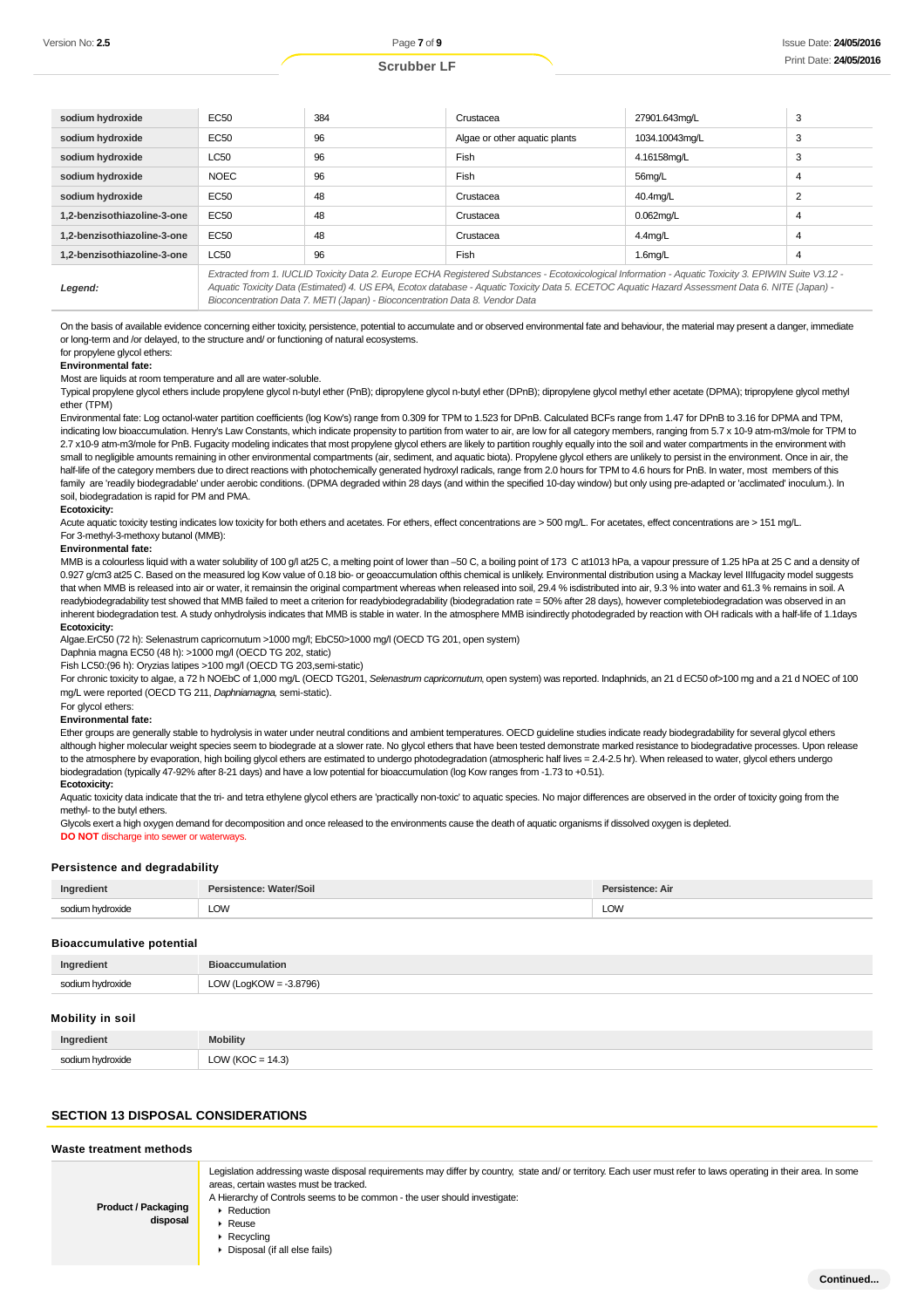| This material may be recycled if unused, or if it has not been contaminated so as to make it unsuitable for its intended use. If it has been contaminated, it may be<br>possible to reclaim the product by filtration, distillation or some other means. Shelf life considerations should also be applied in making decisions of this type. |
|---------------------------------------------------------------------------------------------------------------------------------------------------------------------------------------------------------------------------------------------------------------------------------------------------------------------------------------------|
| Note that properties of a material may change in use, and recycling or reuse may not always be appropriate.                                                                                                                                                                                                                                 |
| DO NOT allow wash water from cleaning or process equipment to enter drains.                                                                                                                                                                                                                                                                 |
| If the may be necessary to collect all wash water for treatment before disposal.                                                                                                                                                                                                                                                            |
| In all cases disposal to sewer may be subject to local laws and regulations and these should be considered first.                                                                                                                                                                                                                           |
| • Where in doubt contact the responsible authority.                                                                                                                                                                                                                                                                                         |
| ► Recycle wherever possible or consult manufacturer for recycling options.                                                                                                                                                                                                                                                                  |
| Consult State Land Waste Authority for disposal.                                                                                                                                                                                                                                                                                            |
| ▶ Bury or incinerate residue at an approved site.                                                                                                                                                                                                                                                                                           |
| ▶ Recycle containers if possible, or dispose of in an authorised landfill.                                                                                                                                                                                                                                                                  |

# **SECTION 14 TRANSPORT INFORMATION**

| Labels Required         |                     |  |
|-------------------------|---------------------|--|
| <b>Marine Pollutant</b> | <b>NO</b>           |  |
| HA.                     | Applicable<br>Not / |  |

#### **Land transport (ADG): NOT REGULATED FOR TRANSPORT OF DANGEROUS GOODS**

#### **Air transport (ICAO-IATA / DGR): NOT REGULATED FOR TRANSPORT OF DANGEROUS GOODS**

#### **Sea transport (IMDG-Code / GGVSee): NOT REGULATED FOR TRANSPORT OF DANGEROUS GOODS**

**Transport in bulk according to Annex II of MARPOL and the IBC code** Not Applicable

#### **SECTION 15 REGULATORY INFORMATION**

#### **Safety, health and environmental regulations / legislation specific for the substance or mixture**

### **POTASSIUM PYROPHOSPHATE(7320-34-5) IS FOUND ON THE FOLLOWING REGULATORY LISTS**

Australia Inventory of Chemical Substances (AICS)

#### **DIETHANOLAMINE COCOATE(8051-30-7) IS FOUND ON THE FOLLOWING REGULATORY LISTS**

Australia Inventory of Chemical Substances (AICS)

#### **SODIUM HYDROXIDE(1310-73-2) IS FOUND ON THE FOLLOWING REGULATORY LISTS**

Australia Exposure Standards

Australia Hazardous Substances Information System - Consolidated Lists

#### **1,2-BENZISOTHIAZOLINE-3-ONE(2634-33-5) IS FOUND ON THE FOLLOWING REGULATORY LISTS**

Australia Hazardous Substances Information System - Consolidated Lists Australia Inventory of Chemical Substances (AICS)

| <b>National Inventory</b>               | <b>Status</b>                                                                                                                                                                                |
|-----------------------------------------|----------------------------------------------------------------------------------------------------------------------------------------------------------------------------------------------|
| Australia - AICS                        | Y                                                                                                                                                                                            |
| Canada - DSL                            | Y                                                                                                                                                                                            |
| Canada - NDSL                           | N (diethanolamine cocoate; 1,2-benzisothiazoline-3-one; potassium pyrophosphate; sodium hydroxide)                                                                                           |
| China - IECSC                           | Y                                                                                                                                                                                            |
| Europe - EINEC / ELINCS /<br><b>NLP</b> | Y                                                                                                                                                                                            |
| Japan - ENCS                            | N (potassium pyrophosphate)                                                                                                                                                                  |
| Korea - KECI                            | Y                                                                                                                                                                                            |
| New Zealand - NZIoC                     | Y                                                                                                                                                                                            |
| Philippines - PICCS                     | Y                                                                                                                                                                                            |
| USA - TSCA                              | Y                                                                                                                                                                                            |
| Legend:                                 | $Y = All$ ingredients are on the inventory<br>$N = Not$ determined or one or more ingredients are not on the inventory and are not exempt from listing(see specific ingredients in brackets) |

Australia Inventory of Chemical Substances (AICS)

### **SECTION 16 OTHER INFORMATION**

#### **Other information**

## **Ingredients with multiple cas numbers**

| Name                 | או כ                                         |
|----------------------|----------------------------------------------|
| <b>SOC</b><br>.<br>. | 0000<br>73.1<br>$1310 - 1$<br>$\cdot$ .<br>. |